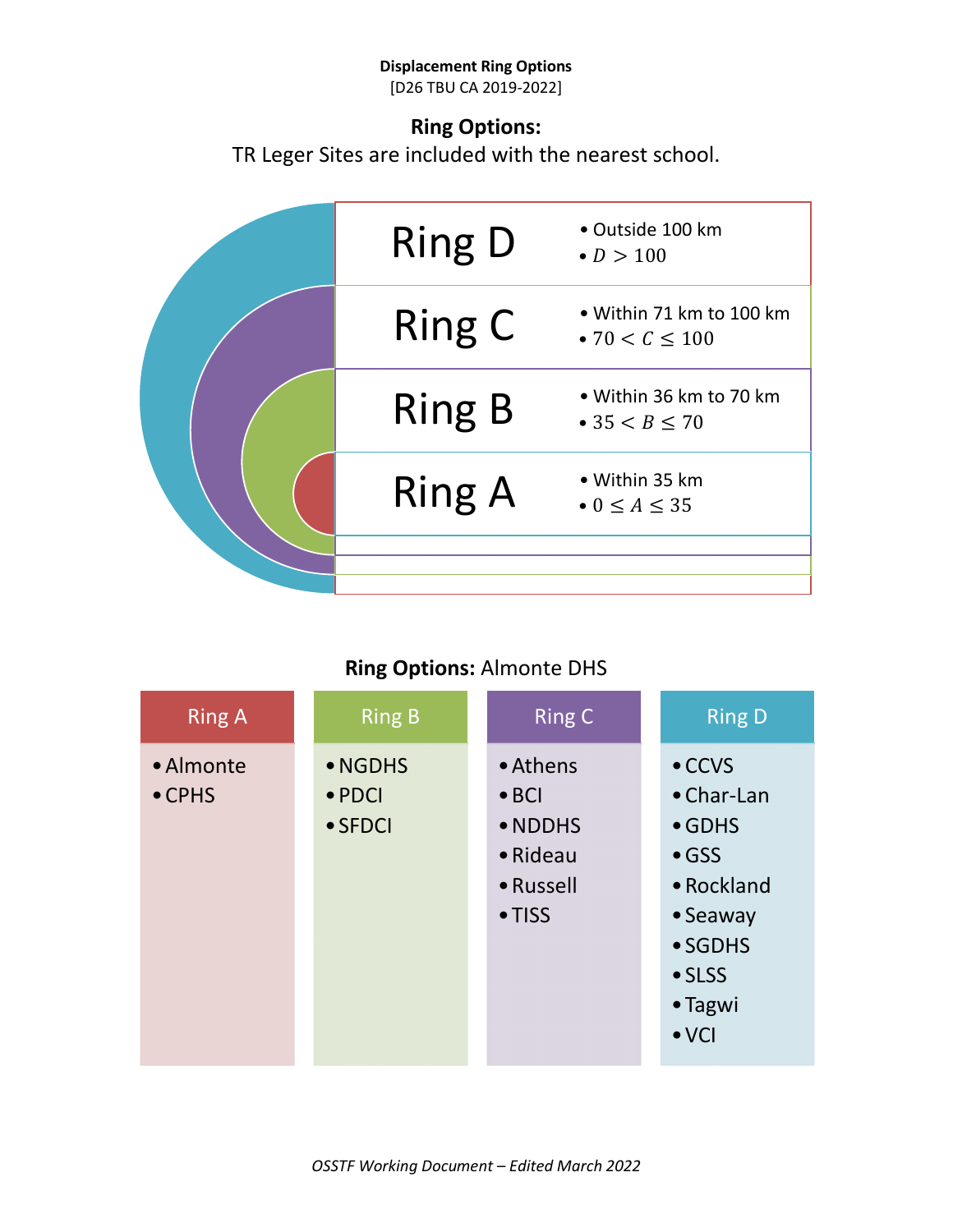### **Displacement Ring Options** [D26 TBU CA 2019-2022]

| <b>Ring Options:</b> Athens DHS                 |                                                                                |               |                                                                                                                    |  |
|-------------------------------------------------|--------------------------------------------------------------------------------|---------------|--------------------------------------------------------------------------------------------------------------------|--|
| <b>Ring A</b>                                   | <b>Ring B</b>                                                                  | <b>Ring C</b> | <b>Ring D</b>                                                                                                      |  |
| • Athens<br>$\bullet$ BCI<br>• Rideau<br>• TISS | • CPHS<br>$\bullet$ GSS<br>• NGDHS<br>• PDCI<br>• Seaway<br>• SFDCI<br>• SGDHS | • Almonte     | • CCVS<br>$\bullet$ Char-Lan<br>• GDHS<br>• NDDHS<br>• Rockland<br>• Russell<br>• SLSS<br>• Tagwi<br>$\bullet$ VCI |  |

### **Ring Options:** Athens DHS

# **Ring Options:** Brockville CI

| <b>Ring A</b>                                                  | <b>Ring B</b>                                                                 | <b>Ring C</b>                                                                    | <b>Ring D</b>                                                         |
|----------------------------------------------------------------|-------------------------------------------------------------------------------|----------------------------------------------------------------------------------|-----------------------------------------------------------------------|
| • Athens<br>$\bullet$ BCI<br>$\bullet$ SGDHS<br>$\bullet$ TISS | $\bullet$ GSS<br>• NGDHS<br>$\bullet$ PDCI<br>• Rideau<br>• Seaway<br>• SFDCI | • Almonte<br>$\bullet$ CCVS<br>$\bullet$ CPHS<br>• NDDHS<br>• Russell<br>• Tagwi | • Char-Lan<br>$\bullet$ GDHS<br>• Rockland<br>• SLSS<br>$\bullet$ VCI |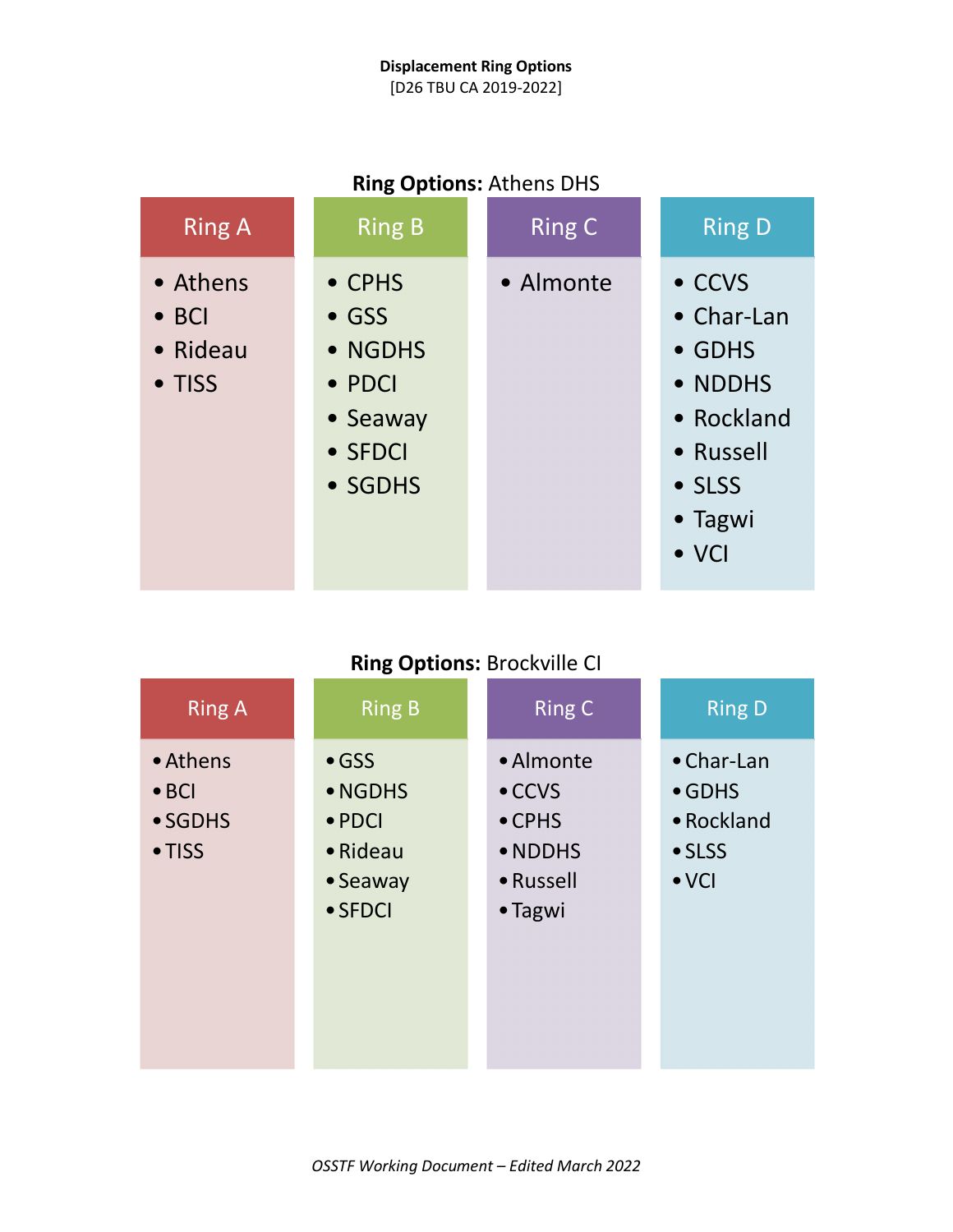[D26 TBU CA 2019-2022]

## **Ring Options:** CCVS

| <b>Ring A</b>                                                     | <b>Ring B</b>                         | <b>Ring C</b>                                                                  | <b>Ring D</b>                                                                                                        |
|-------------------------------------------------------------------|---------------------------------------|--------------------------------------------------------------------------------|----------------------------------------------------------------------------------------------------------------------|
| $\bullet$ CCVS<br>$\bullet$ Char-Lan<br>$\bullet$ SLSS<br>• Tagwi | $\bullet$ GDHS<br>• NDDHS<br>• Seaway | $\bullet$ BCI<br>• Rockland<br>• Russell<br>• SGDHS<br>• TISS<br>$\bullet$ VCI | • Almonte<br>• Athens<br>$\bullet$ CPHS<br>$\bullet$ GSS<br>• NGDHS<br>$\bullet$ PDCI<br>• Rideau<br>$\bullet$ SFDCI |

# **Ring Options:** Char-Lan DHS

| <b>Ring A</b>                                                            | <b>Ring B</b>                       | <b>Ring C</b>                                          | <b>Ring D</b>                                                                                                                                   |
|--------------------------------------------------------------------------|-------------------------------------|--------------------------------------------------------|-------------------------------------------------------------------------------------------------------------------------------------------------|
| $\bullet$ Char-Lan<br>$\bullet$ CCVS<br>$\bullet$ GDHS<br>$\bullet$ SLSS | • NDDHS<br>• Tagwi<br>$\bullet$ VCI | • Rockland<br>• Russell<br>$\bullet$ Seaway<br>• SGDHS | • Almonte<br>• Athens<br>$\bullet$ BCI<br>• CPHS<br>$\bullet$ GSS<br>• NGDHS<br>$\bullet$ PDCI<br>$\bullet$ Rideau<br>• SFDCI<br>$\bullet$ TISS |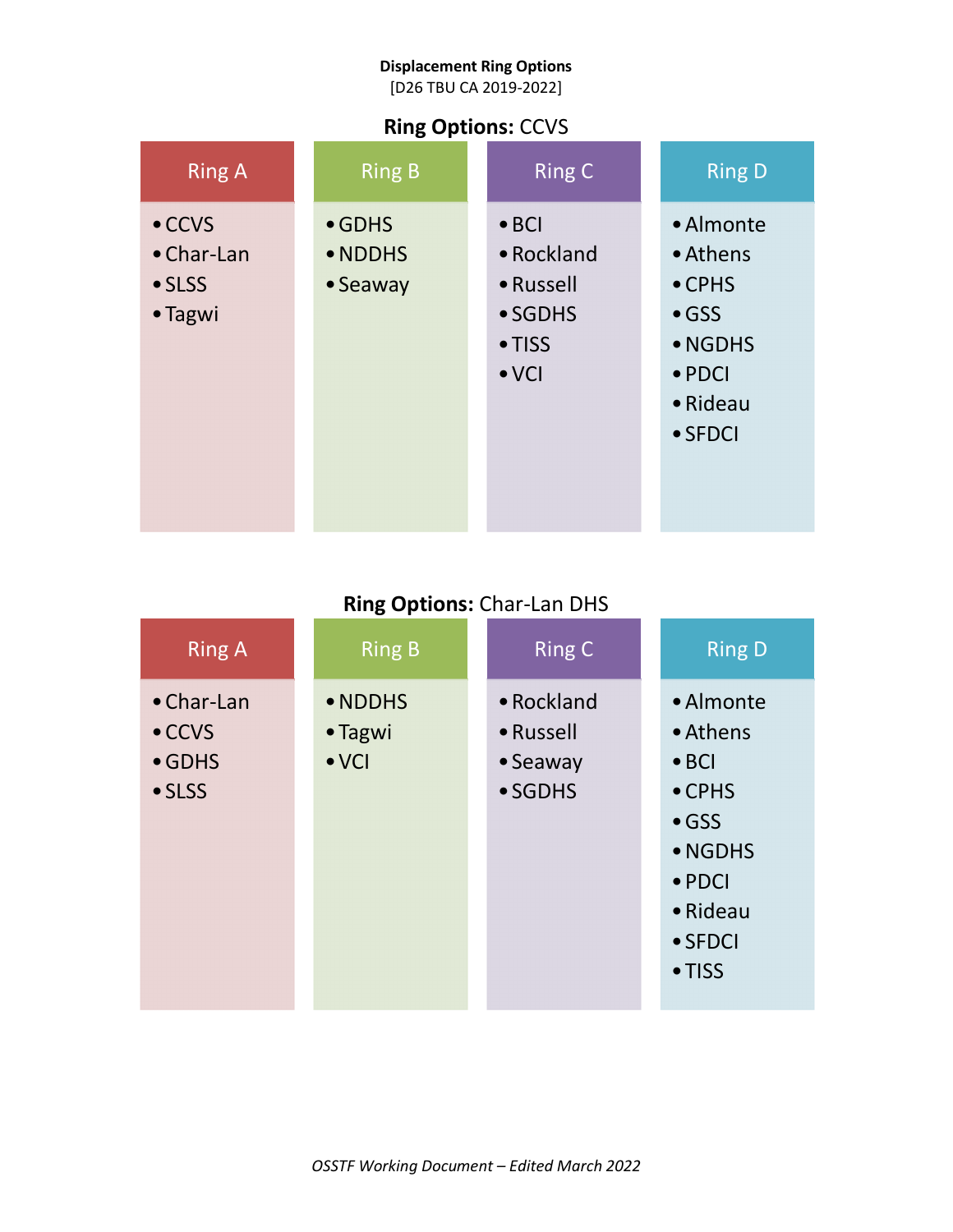[D26 TBU CA 2019-2022]

## **Ring Options:** Carleton Place HS

| <b>Ring A</b>                                  | <b>Ring B</b>                         | <b>Ring C</b>                                                                          | <b>Ring D</b>                                                                                                                           |
|------------------------------------------------|---------------------------------------|----------------------------------------------------------------------------------------|-----------------------------------------------------------------------------------------------------------------------------------------|
| • Almonte<br>$\bullet$ CPHS<br>$\bullet$ SFDCI | • Athens<br>• NGDHS<br>$\bullet$ PDCI | $\bullet$ BCI<br>• NDDHS<br>$\bullet$ Rideau<br>• Russell<br>• SGDHS<br>$\bullet$ TISS | $\bullet$ CCVS<br>$\bullet$ Char-Lan<br>$\bullet$ GDHS<br>$\bullet$ GSS<br>• Rockland<br>• Seaway<br>• SLSS<br>• Tagwi<br>$\bullet$ VCI |

# **Ring Options:** Glengarry DHS (GDHS)

| <b>Ring A</b>                                                    | <b>Ring B</b>                                             | <b>Ring C</b>                    | <b>Ring D</b>                                                                                                                                           |
|------------------------------------------------------------------|-----------------------------------------------------------|----------------------------------|---------------------------------------------------------------------------------------------------------------------------------------------------------|
| $\bullet$ Char-Lan<br>$\bullet$ GDHS<br>• Tagwi<br>$\bullet$ VCI | $\bullet$ CCVS<br>• NDDHS<br>• Rockland<br>$\bullet$ SLSS | • NGDHS<br>• Russell<br>• Seaway | • Almonte<br>• Athens<br>$\bullet$ BCI<br>$\bullet$ CPHS<br>$\bullet$ GSS<br>$\bullet$ PDCI<br>• Rideau<br>$\bullet$ SFDCI<br>• SGDHS<br>$\bullet$ TISS |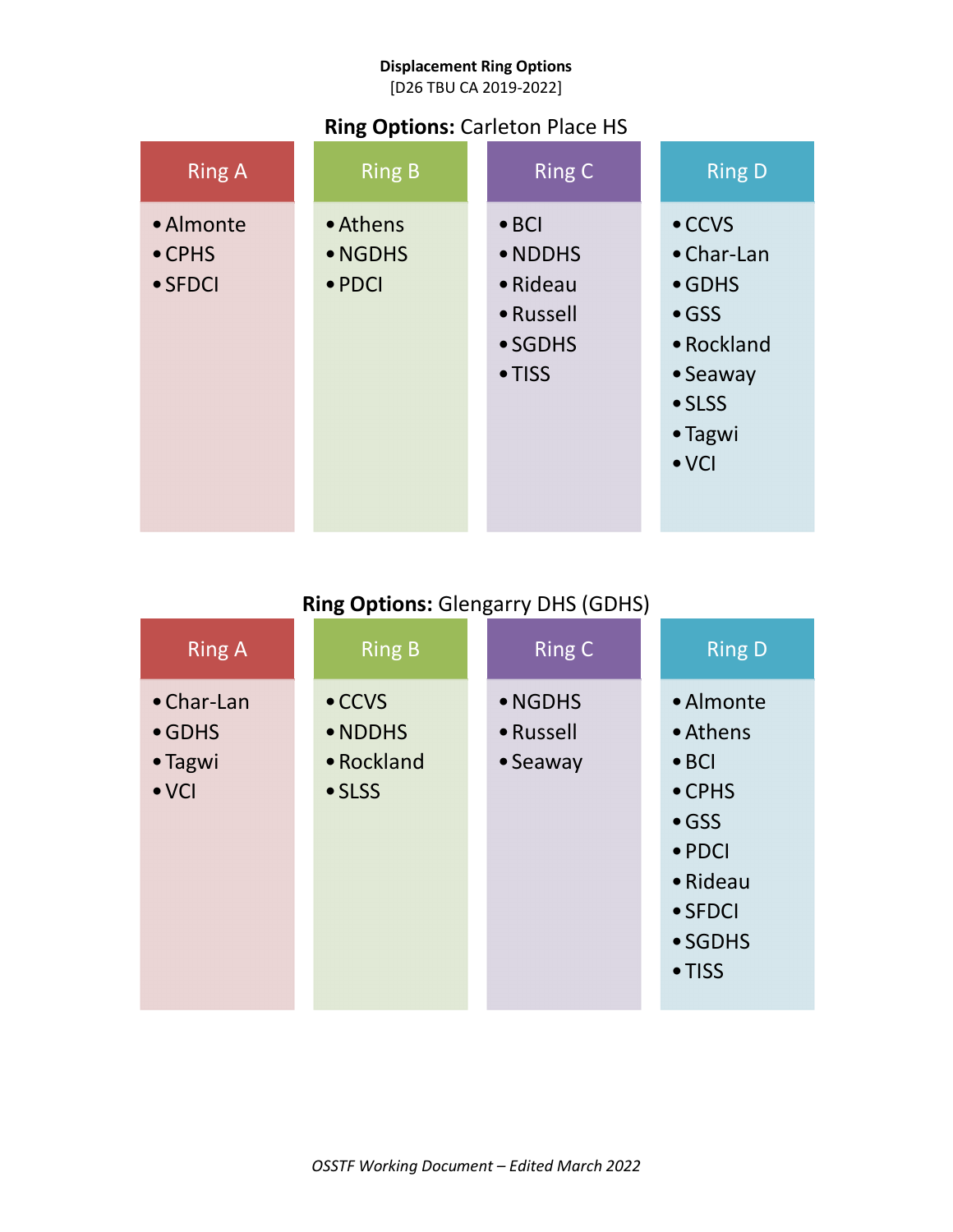[D26 TBU CA 2019-2022]

### **Ring Options:** Gananoque SS

| <b>Ring A</b> | <b>Ring B</b>                                   | <b>Ring C</b>                                            | <b>Ring D</b>                                                                                                                                                |
|---------------|-------------------------------------------------|----------------------------------------------------------|--------------------------------------------------------------------------------------------------------------------------------------------------------------|
| $\bullet$ GSS | • Athens<br>$\bullet$ BCI<br>• Rideau<br>• TISS | $\bullet$ PDCI<br>• Seaway<br>$\bullet$ SFDCI<br>• SGDHS | • Almonte<br>$\bullet$ CCVS<br>• Char-Lan<br>• CPHS<br>$\bullet$ GDHS<br>• NDDHS<br>• NGDHS<br>• Rockland<br>• Russell<br>• SLSS<br>• Tagwi<br>$\bullet$ VCI |

# **Ring Options:** North Dundas DHS

| <b>Ring A</b>                   | <b>Ring B</b>                                                                                                    | <b>Ring C</b>                                                                                                        | <b>Ring D</b>                         |
|---------------------------------|------------------------------------------------------------------------------------------------------------------|----------------------------------------------------------------------------------------------------------------------|---------------------------------------|
| • NDDHS<br>• Russell<br>• Tagwi | $\bullet$ CCVS<br>$\bullet$ Char-Lan<br>$\bullet$ GDHS<br>• NGDHS<br>• Rockland<br>• Seaway<br>• SGDHS<br>• SLSS | • Almonte<br>$\bullet$ BCI<br>$\bullet$ CPHS<br>$\bullet$ PDCI<br>$\bullet$ SFDCI<br>$\bullet$ TISS<br>$\bullet$ VCI | • Athens<br>$\bullet$ GSS<br>• Rideau |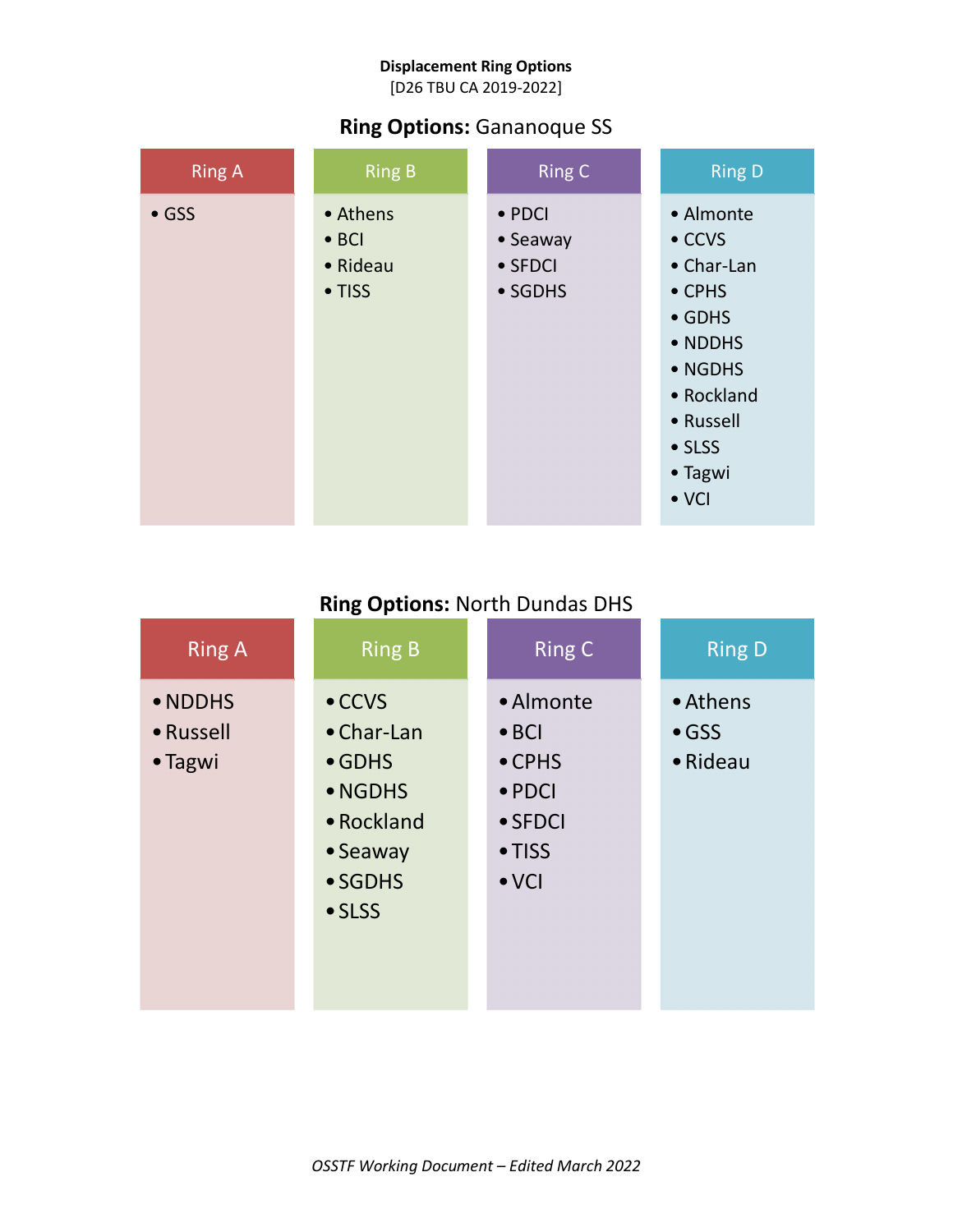[D26 TBU CA 2019-2022]

## **Ring Options:** North Grenville DHS

| <b>Ring A</b>      | <b>Ring B</b>                                                                                                                                      | <b>Ring C</b>                | <b>Ring D</b>                                                            |
|--------------------|----------------------------------------------------------------------------------------------------------------------------------------------------|------------------------------|--------------------------------------------------------------------------|
| • NDDHS<br>• NGDHS | • Almonte<br>• Athens<br>$\bullet$ BCI<br>$\bullet$ CPHS<br>• PDCI<br>• Rideau<br>• Russell<br>• Seaway<br>• SFDCI<br>• SGDHS<br>• Tagwi<br>• TISS | $\bullet$ GDHS<br>• Rockland | $\bullet$ CCVS<br>• Char-Lan<br>$\bullet$ GSS<br>• SLSS<br>$\bullet$ VCI |

# **Ring Options:** PDCI

| <b>Ring A</b>                                       | <b>Ring B</b>                                                           | <b>Ring C</b>                                    | <b>Ring D</b>                                                                                                          |
|-----------------------------------------------------|-------------------------------------------------------------------------|--------------------------------------------------|------------------------------------------------------------------------------------------------------------------------|
| $\bullet$ CPHS<br>$\bullet$ PDCI<br>$\bullet$ SFDCI | • Almonte<br>• Athens<br>$\bullet$ BCI<br>• NGDHS<br>• Rideau<br>• TISS | $\bullet$ GSS<br>• NDDHS<br>• Russell<br>• SGDHS | $\bullet$ CCVS<br>$\bullet$ Char-Lan<br>$\bullet$ GDHS<br>• Rockland<br>• Seaway<br>• SLSS<br>• Tagwi<br>$\bullet$ VCI |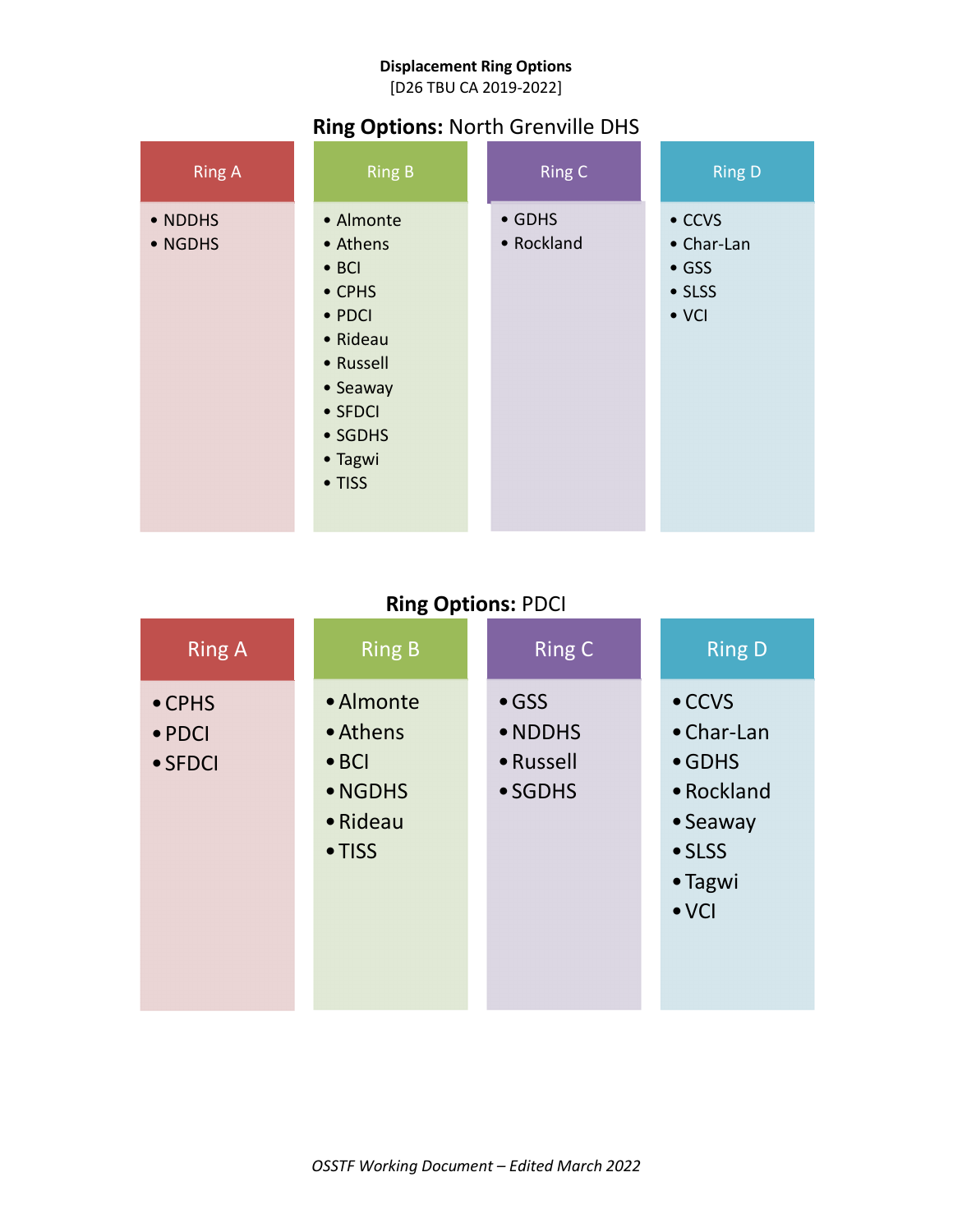[D26 TBU CA 2019-2022]

## **Ring Options:** Rideau DHS

| <b>Ring A</b>                | <b>Ring B</b>                                                                            | <b>Ring C</b>                                              | <b>Ring D</b>                                                                                                                      |
|------------------------------|------------------------------------------------------------------------------------------|------------------------------------------------------------|------------------------------------------------------------------------------------------------------------------------------------|
| • Athens<br>$\bullet$ Rideau | $\bullet$ BCI<br>$\bullet$ GSS<br>• NGDHS<br>$\bullet$ PDCI<br>$\bullet$ SFDCI<br>• TISS | • Almonte<br>$\bullet$ CPHS<br>• Seaway<br>$\bullet$ SGDHS | $\bullet$ CCVS<br>$\bullet$ Char-Lan<br>$\bullet$ GDHS<br>• NDDHS<br>• Rockland<br>• Russell<br>• SLSS<br>• Tagwi<br>$\bullet$ VCI |

# **Ring Options:** Rockland DHS

| <b>Ring A</b> | <b>Ring B</b>                                                      | <b>Ring C</b>                                     | <b>Ring D</b>                                                                                                                                               |
|---------------|--------------------------------------------------------------------|---------------------------------------------------|-------------------------------------------------------------------------------------------------------------------------------------------------------------|
| • Rockland    | $\bullet$ GDHS<br>• NDDHS<br>• Russell<br>• Tagwi<br>$\bullet$ VCI | $\bullet$ CCVS<br>• Char-Lan<br>• NGDHS<br>• SLSS | • Almonte<br>• Athens<br>$\bullet$ BCI<br>$\bullet$ CPHS<br>$\bullet$ GSS<br>$\bullet$ PDCI<br>$\bullet$ Rideau<br>• Seaway<br>• SFDCI<br>• SGDHS<br>• TISS |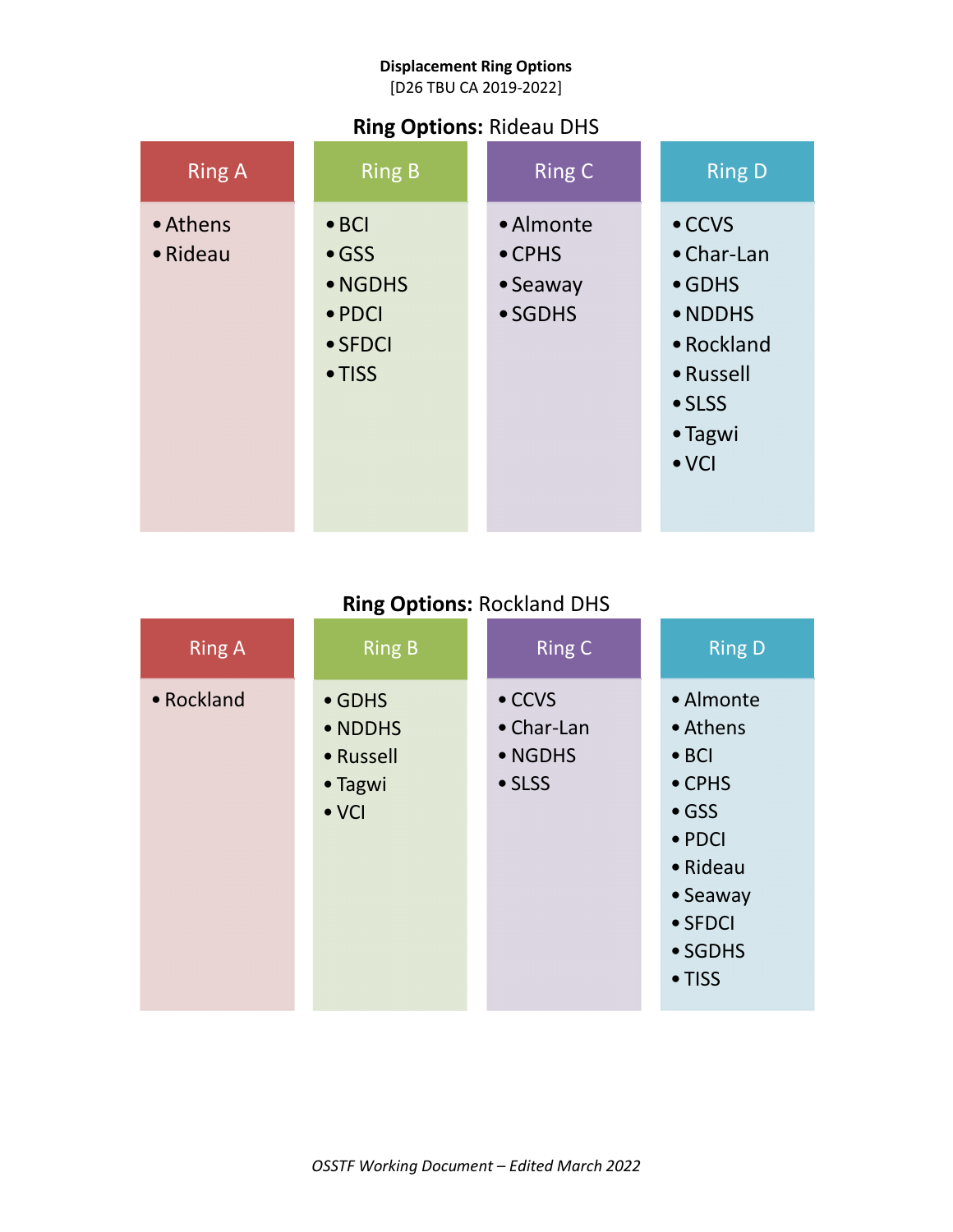[D26 TBU CA 2019-2022]

## **Ring Options:** Russell HS

| <b>Ring A</b>        | <b>Ring B</b>                                | <b>Ring C</b>                                                                                                                                                       | <b>Ring D</b>                         |
|----------------------|----------------------------------------------|---------------------------------------------------------------------------------------------------------------------------------------------------------------------|---------------------------------------|
| • NDDHS<br>• Russell | • NGDHS<br>• Rockland<br>• Seaway<br>• Tagwi | • Almonte<br>$\bullet$ BCI<br>$\bullet$ CCVS<br>• Char-Lan<br>• CPHS<br>$\bullet$ GDHS<br>$\bullet$ PDCI<br>• SFDCI<br>• SGDHS<br>• SLSS<br>• TISS<br>$\bullet$ VCI | • Athens<br>$\bullet$ GSS<br>• Rideau |

# **Ring Options:** Seaway DHS

| <b>Ring A</b>       | <b>Ring B</b>                                                                                                 | <b>Ring C</b>                                                        | <b>Ring D</b>                                                                |
|---------------------|---------------------------------------------------------------------------------------------------------------|----------------------------------------------------------------------|------------------------------------------------------------------------------|
| • Seaway<br>• SGDHS | • Athens<br>$\bullet$ BCI<br>$\bullet$ CCVS<br>• NDDHS<br>• NGDHS<br>• Russell<br>• SLSS<br>• Tagwi<br>• TISS | • Char-Lan<br>$\bullet$ GDHS<br>$\bullet$ GSS<br>• Rideau<br>• SFDCI | • Almonte<br>$\bullet$ CPHS<br>$\bullet$ PDCI<br>• Rockland<br>$\bullet$ VCI |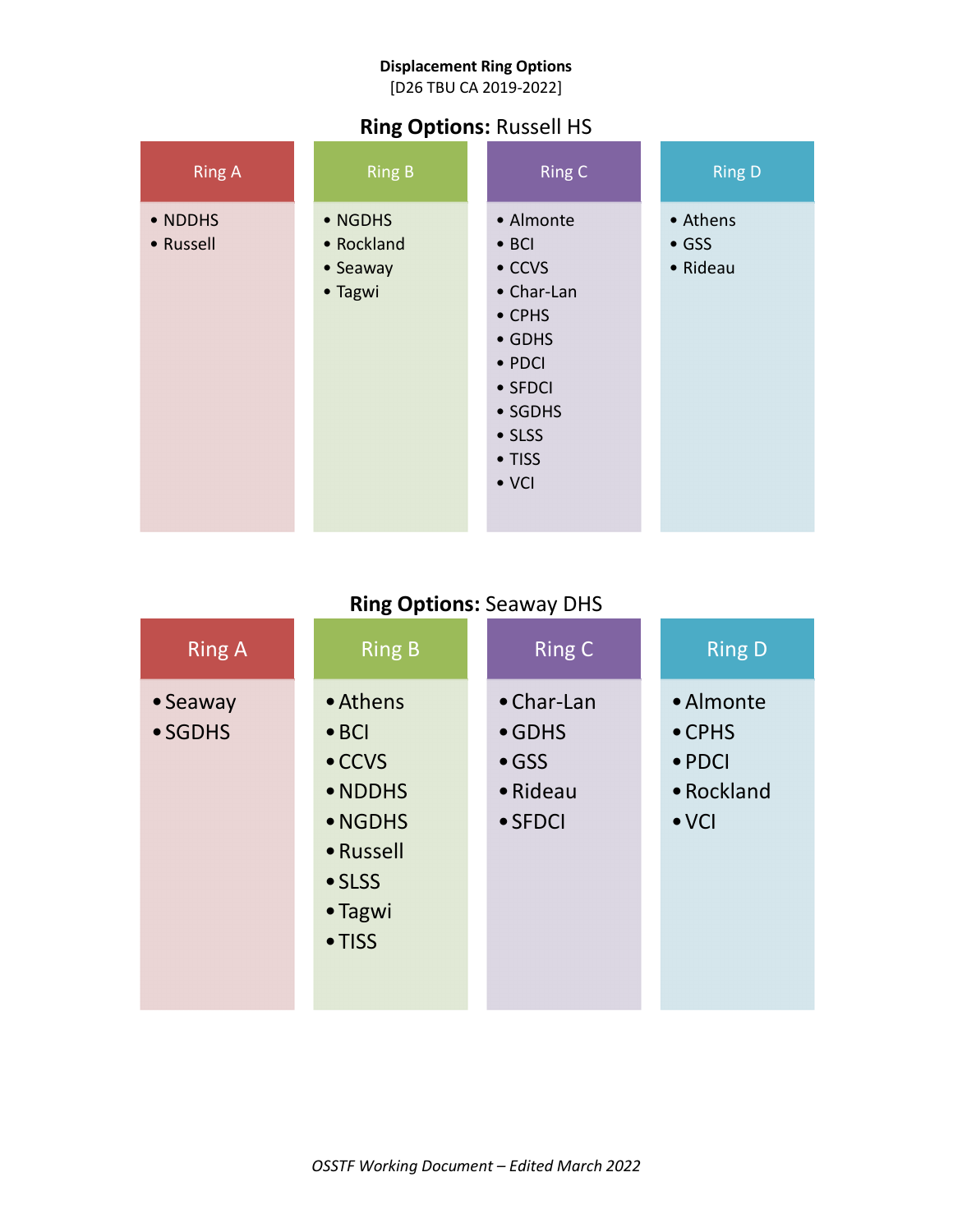[D26 TBU CA 2019-2022]

### **Ring Options:** SFDCI

| <b>Ring A</b>                                       | <b>Ring B</b>                                                                      | <b>Ring C</b>                                     | <b>Ring D</b>                                                                                              |
|-----------------------------------------------------|------------------------------------------------------------------------------------|---------------------------------------------------|------------------------------------------------------------------------------------------------------------|
| $\bullet$ CPHS<br>$\bullet$ PDCI<br>$\bullet$ SFDCI | • Almonte<br>• Athens<br>$\bullet$ BCI<br>• NGDHS<br>• Rideau<br>• SGDHS<br>• TISS | $\bullet$ GSS<br>• NDDHS<br>• Russell<br>• Seaway | $\bullet$ CCVS<br>$\bullet$ Char-Lan<br>$\bullet$ GDHS<br>• Rockland<br>• SLSS<br>• Tagwi<br>$\bullet$ VCI |

# **Ring Options:** South Grenville DHS (SGDHS)

| <b>Ring A</b>                                          | <b>Ring B</b>                                     | <b>Ring C</b>                                                                                                                           | <b>Ring D</b>                                              |
|--------------------------------------------------------|---------------------------------------------------|-----------------------------------------------------------------------------------------------------------------------------------------|------------------------------------------------------------|
| $\bullet$ BCI<br>• Seaway<br>• SGDHS<br>$\bullet$ TISS | • Athens<br>• NDDHS<br>• NGDHS<br>$\bullet$ SFDCI | $\bullet$ CCVS<br>• Char-Lan<br>$\bullet$ CPHS<br>$\bullet$ GSS<br>$\bullet$ PDCI<br>• Rideau<br>• Russell<br>$\bullet$ SLSS<br>• Tagwi | • Almonte<br>$\bullet$ GDHS<br>• Rockland<br>$\bullet$ VCI |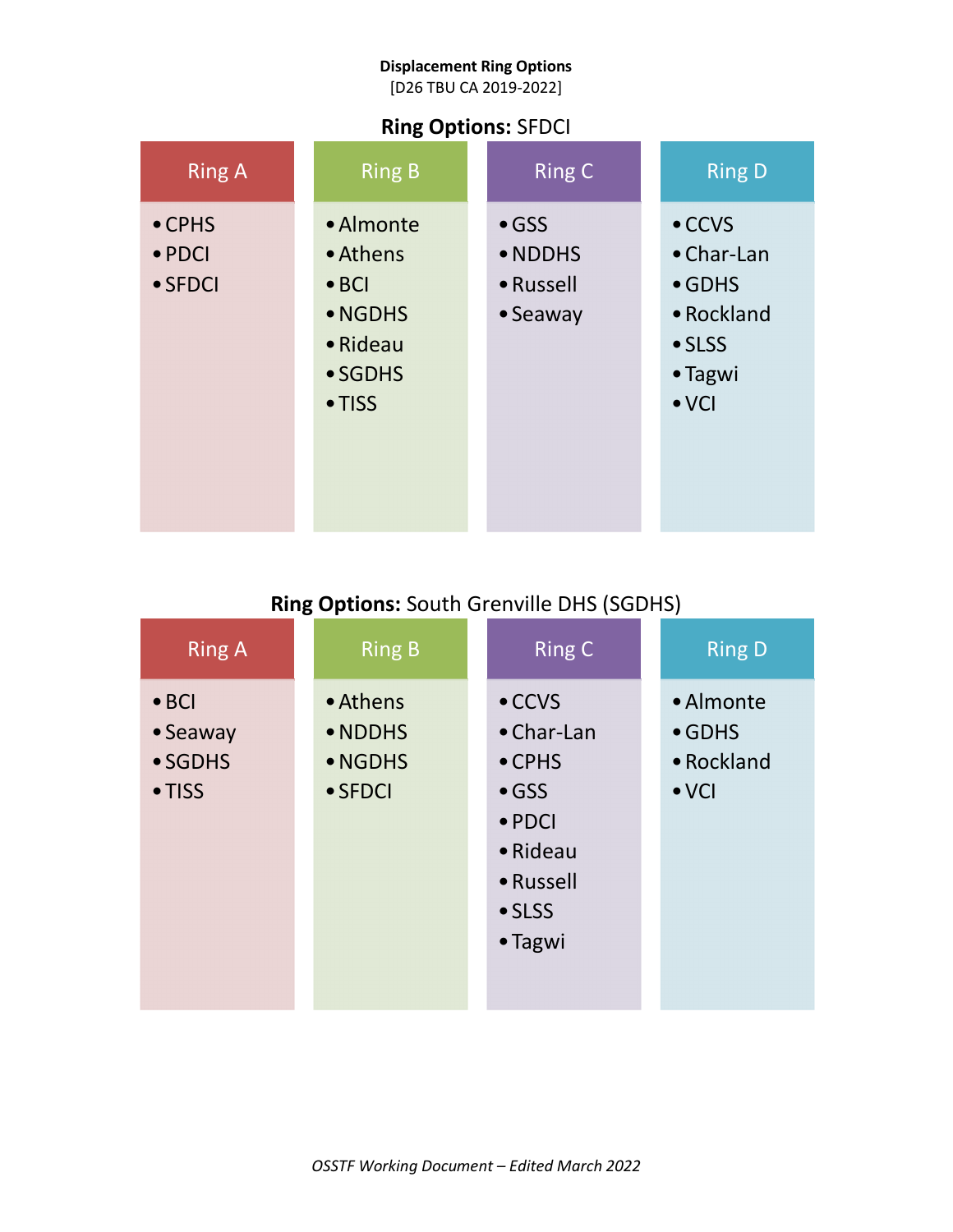[D26 TBU CA 2019-2022]

### **Ring Options:** SLSS

| <b>Ring A</b>                                                     | <b>Ring B</b>                                          | <b>Ring C</b>                      | <b>Ring D</b>                                                                                                                           |
|-------------------------------------------------------------------|--------------------------------------------------------|------------------------------------|-----------------------------------------------------------------------------------------------------------------------------------------|
| $\bullet$ CCVS<br>$\bullet$ Char-Lan<br>$\bullet$ SLSS<br>• Tagwi | $\bullet$ GDHS<br>• NDDHS<br>• Seaway<br>$\bullet$ VCI | • Rockland<br>• Russell<br>• SGDHS | • Almonte<br>• Athens<br>$\bullet$ BCI<br>$\bullet$ CPHS<br>$\bullet$ GSS<br>• NGDHS<br>$\bullet$ PDCI<br>• Rideau<br>• SFDCI<br>• TISS |

## **Ring Options:** Tagwi SS